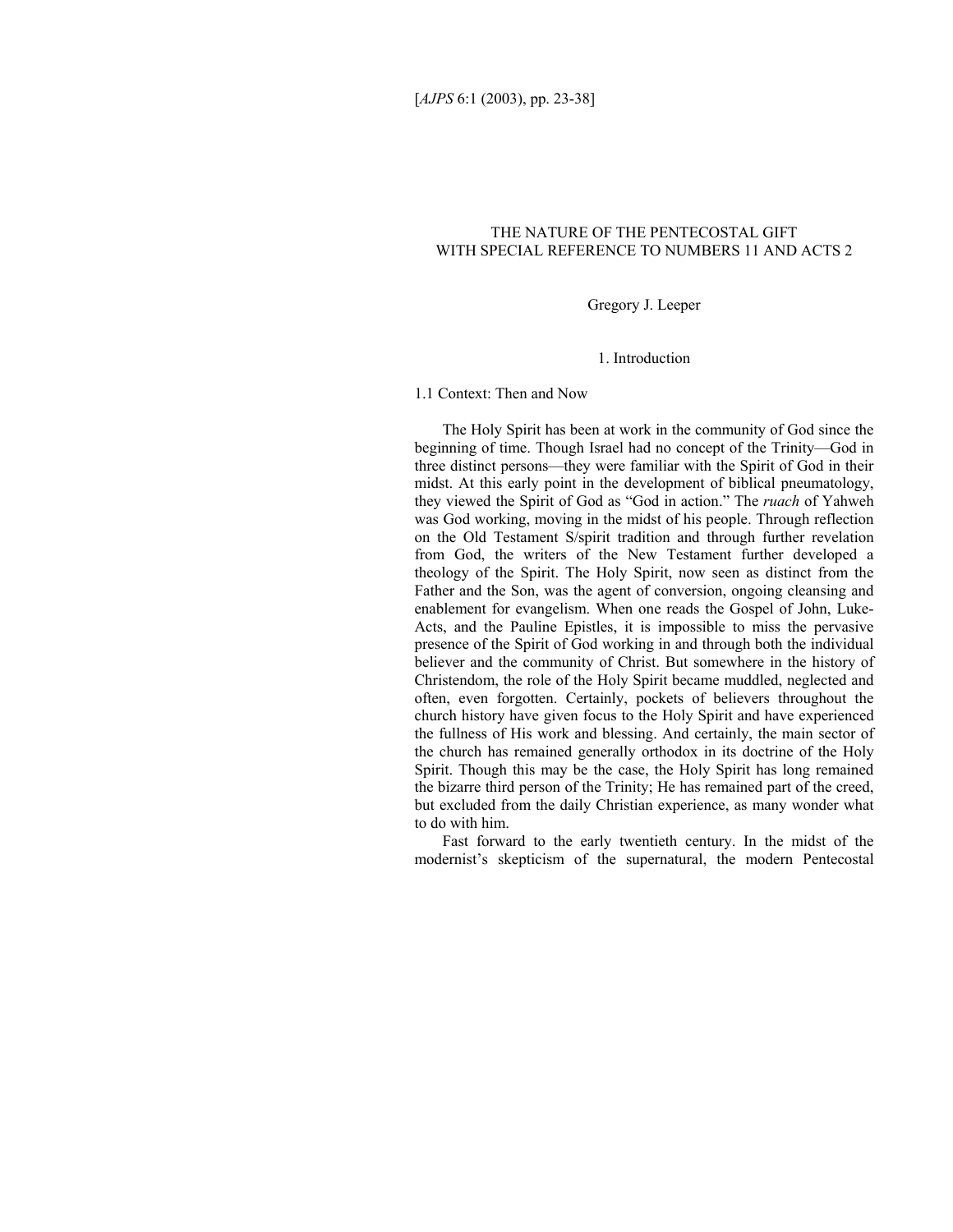movement was born. Treated as an aberration, Pentecostalism was received as an untimely child by the rest of the orthodox Christian world. Apologists of the day were endeavoring to make the gospel reasonable and palatable to the modern mind, and present-day supernaturalism was not on their list of evidences to present. Nonetheless, the Pentecostal movement grew with its strong emphases of mission, miracles and experience of the Spirit. Indeed, the founders of the movement considered these to be inseparable. The Holy Spirit was depended upon for empowering in preaching the good news of Christ, and that good news would be substantiated by signs and wonders. Additionally, emphasis was placed on the imminent return of Christ. Since Christ could come at any moment for his church, believers had a great duty and passion to reach the lost around them. Pentecostal organizations were formed primarily for the purpose of providing a missions network and a vehicle for the ordination of ministers. In light of their urgency to evangelize the world, most ministerial training was intensely practical. On the other hand, theological instruction was neglected. Their unique understanding of the nature of the gift of the Spirit was the major doctrinal distinction between Pentecostals and the broader Christian context. However, because of their belief that Christ really could return for His church at any moment, their attention was given primarily to evangelism and foreign missions, not to the development of a sophisticated theology of the Spirit. Their pneumatology was satisfactory in answering the questions of their community at the time. As Pentecostals have become embraced by the broader Evangelical world in the past fifty years, the door for theological dialogue has opened. Certainly the influence has been reciprocal, but that of Pentecostalism has been stunted by its underdeveloped, often simplistic, pneumatology. The questions Pentecostals were asking decades ago are not the same questions being asked by Evangelicals (many within Pentecostalism) today. Much has happened between now and then in terms of progress in approaches to biblical interpretation, and in order to speak persuasively to the Evangelical community, Pentecostals must endeavor to shore up their theological underpinnings. Only then can they gain a hearing in order to present their distinctives in fresh, relevant ways.

In 1984, Clark Pinnock wrote these words in the forward to Roger Stronstad's first major work, *The Charismatic Theology of St. Luke*: "Until now people have had to recognize Pentecostalism as a powerful force in the areas of spirituality, church growth, and world mission, but they have not felt it had much to offer for biblical, theological, and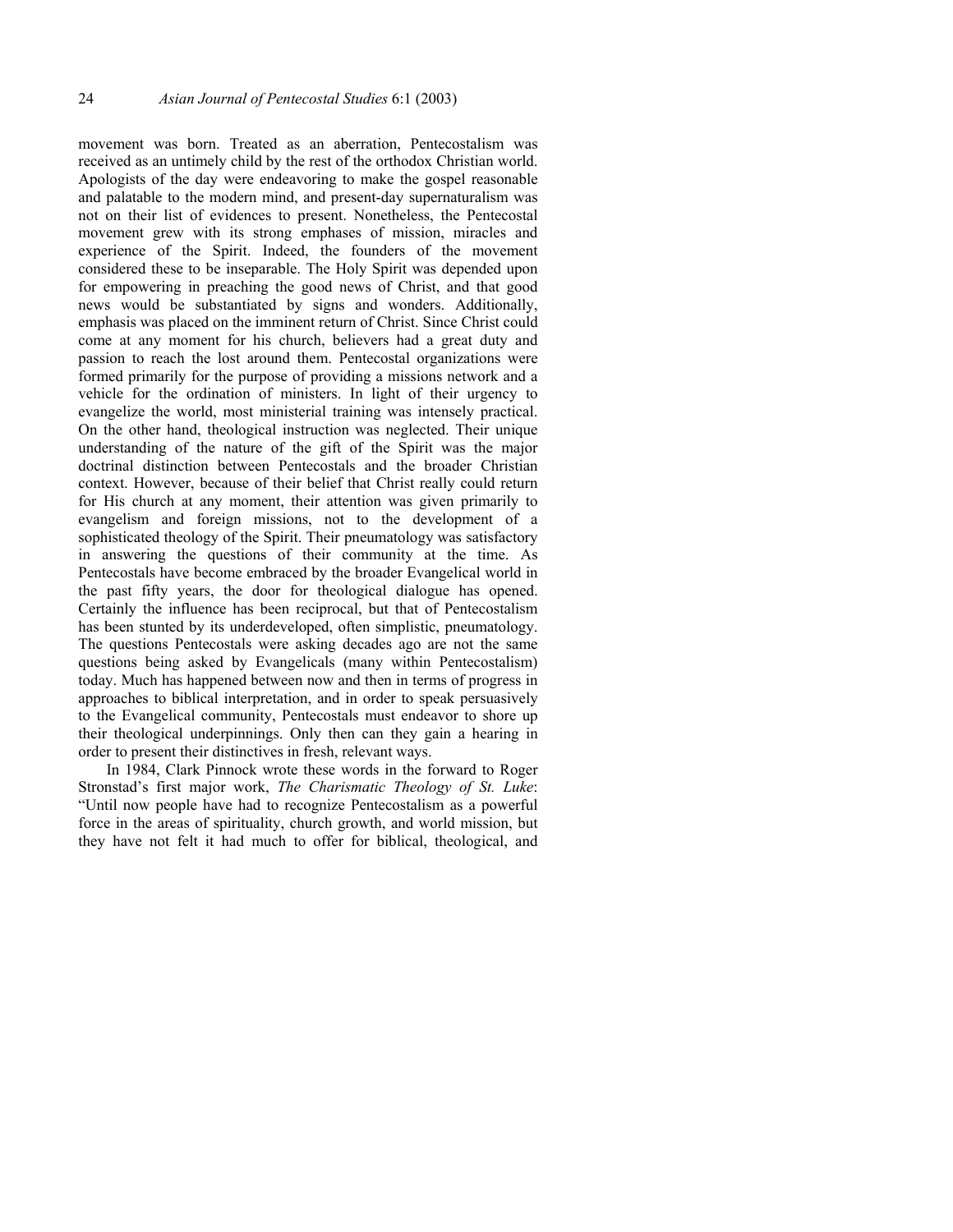intellectual foundations."<sup>1</sup> He went on laud Stronstad's cutting-edge work and say it may turn out to be the first wave in the coming swell of engaging Pentecostal scholarship. Indeed, his prediction has proven right. Stronstad has continued to add weight to Pentecostal theology, in addition to Robert Menzies, French Arrington, Wonsuk Ma and others. These and others have stepped up to the challenge of significantly communicating a biblical and relevant Pentecostal pneumatology. It is in the context of this stimulating, progressive atmosphere that this brief paper is written.

### 1.2 Thesis

It is the goal of this paper to adequately communicate a solidly biblical Pentecostal understanding of the nature of the gift of the Spirit. In the first part, I will examine Numbers 11 and Acts 2. These two texts will serve as a foundation for an adequate understanding of the nature of the gift of the Spirit. Then I will discuss the implications of Numbers 11 and Acts 2 for a Pentecostal pneumatology.

### 2. Two Key Texts: Foundations for Pentecostal Theology

### 2.1 Numbers 11

l

In traditional presentations of Pentecostal theology, the Old Testament has been given little attention. One needs only to look at the sections devoted to Spirit baptism in the two standard theology textbooks used in many Assemblies of God Bible colleges for proof.<sup>2</sup> In fact, the Old Testament is never referenced therein in regard to the gift of the Spirit. This lack of attention has been noted by Pentecostal scholar Wonsuk Ma in a recent article: "[The] Old Testament has been systematically ignored by Pentecostal scholarship when it comes to any Pentecostal doctrine, and…the OT provides a surprisingly rich pattern for

<sup>1</sup> Roger Stronstad, *The Charismatic Theology of St. Luke* (Peabody: MA: Hendrickson, 1984), pp. vii-viii.

<sup>2</sup> William W. Menzies and Stanley M. Horton, *Bible Doctrines: A Pentecostal Perspective* (Springfield, MO: Logion Press, 1993), pp. 121-32. John W. Wyckoff, "The Baptism in the Holy Spirit," in *Systematic Theology*, revised edition, ed. Stanley M. Horton (Springfield, MO: Logion, 1995), pp. 423-56.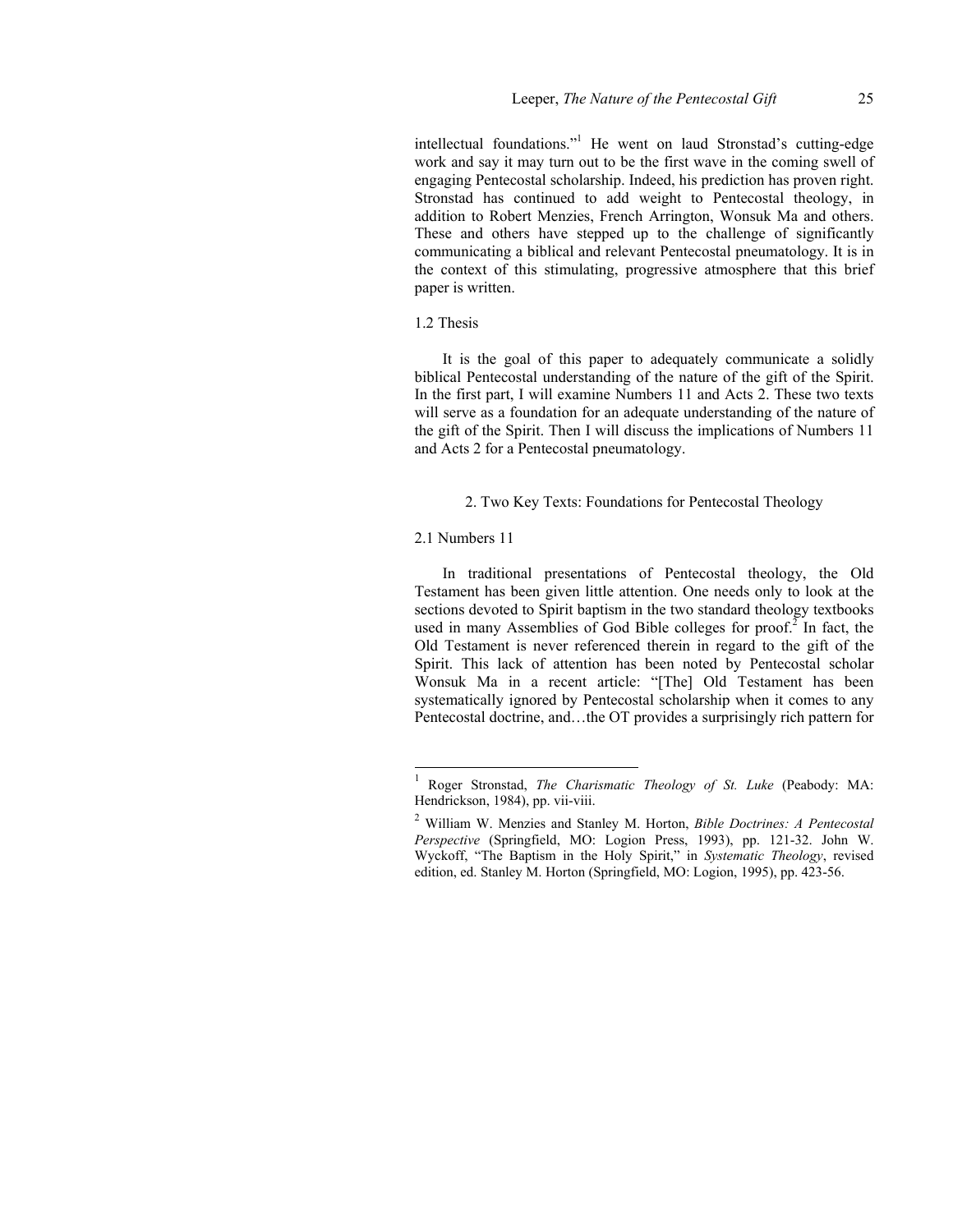the current subject. $1^{3}$  Exceptions to this are made when one recognizes that the Old Testament has been examined thematically in order to provide a foundation for a fuller New Testament Pentecostal theology. One example is Roger Stronstad who presents a convincing case for Luke's pneumatology building upon themes of the S/spirit tradition in the Old Testament.<sup>4</sup> (His findings will be discussed further below.) This said, it seems that the Old Testament deserves a more in-depth look when examining the whole of Scripture for Pentecostal foundations. The text that serves as the major case in point here is Numbers 11, which will now be examined.

The importance of Numbers 11 to Pentecostal theology cannot be overstated. Numbers 11 is to the Old Testament what Acts 2 is to the New. If Acts 2 serves as the key text in understanding Pentecostal pneumatology in the New Testament, Numbers 11 serves as the key text in the Old Testament. Or, as Roger Cotton puts it, "Numbers 11 should be considered as the foundational Charismatic/Pentecostal passage in the Old Testament."<sup>5</sup> It is the goal of this section to show Numbers 11 as a foundation for Pentecostal theology. Indeed, as will be shown, Acts 2 is informed by and is a fulfillment of Numbers 11. The parallels between the two texts are apparent and point to the foundational value of Numbers 11.

Numbers 11 begins with an oft-repeated scene in the 40-year journey of the Israelites to the Promised Land. Once again the people are described as grumbling against God. Though the nature of their complaint is not intimated, the severity of it is made obvious as Yahweh responds by destroying some of those on the fringes of the camp. It very well may have been those on the outskirts of the camp who had initiated the potential mutiny. Moses quickly intercedes for the people, and Yahweh relents. Almost inconceivable to the reader, the Israelites soon commence their grumbling, inspired by the "rabble" with them. This time the nature of their complaint is given: the manna God had been miraculously providing had ceased to satisfy their tastes. They wish instead to return to Egypt where they were provided with meat and

<sup>3</sup> Wonsuk Ma, "'If It Is a Sign': An Old Testament Reflection on the Initial Evidence Discussion," *Asian Journal of Pentecostal Studies* 2:2 (1999), pp. 163- 75 (164).

<sup>4</sup> Roger Stronstad, *The Charismatic Theology of St. Luke* (Peabody, MA: Hendrickson, 1984), pp. 13-26.

<sup>5</sup> Roger D. Cotton, "The Pentecostal Significance of Numbers 11," *Journal of Pentecostal Theology* 10:1 (October 2001), pp. 3-10 (3).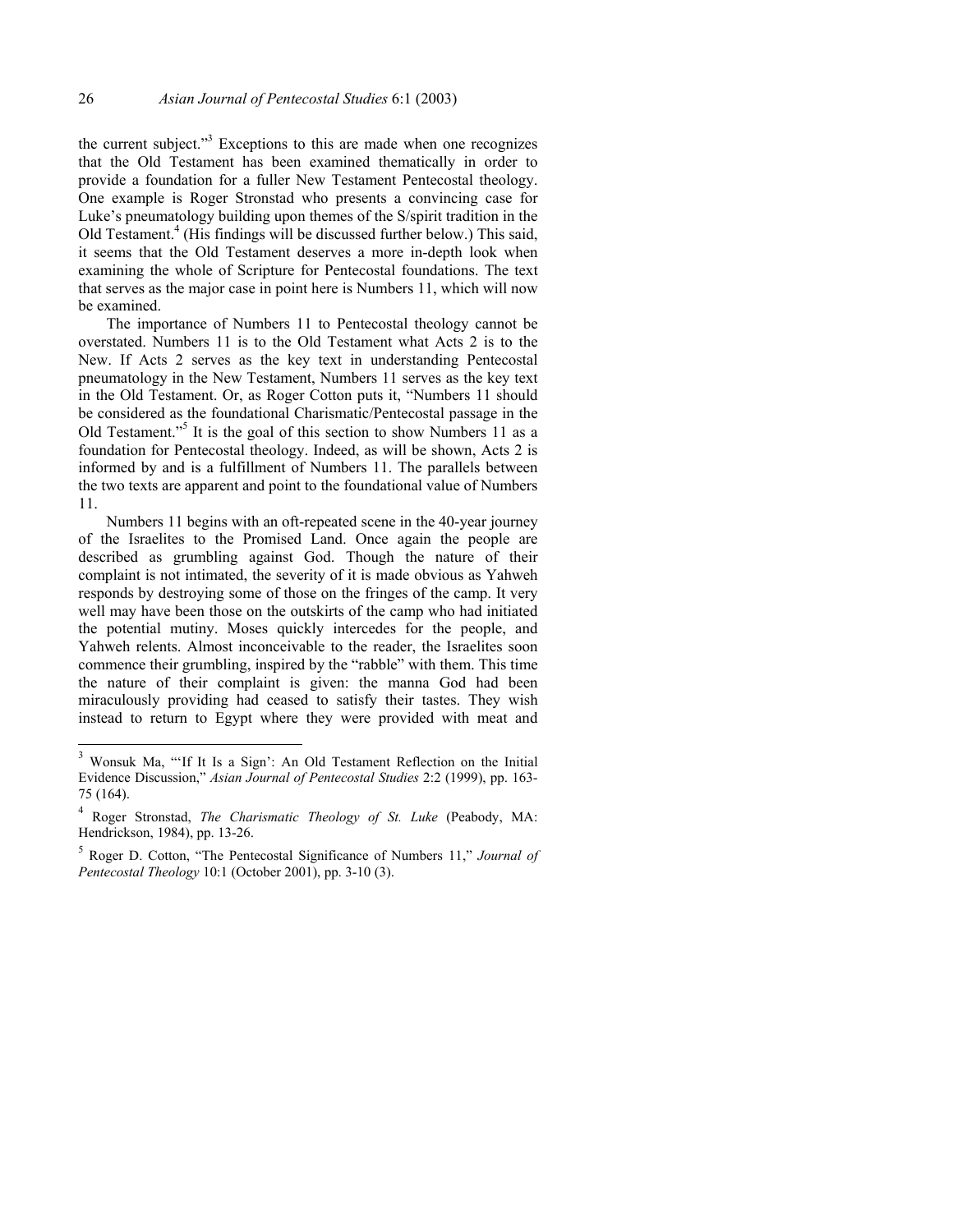vegetables. Yes, there they had been in slavery to evil taskmasters, but at least they had good food to eat! Though at first glance their complaint may seem of little significance to the modern reader, God himself perceives the foundational issue: "[Y]ou have rejected the LORD, who is among you" (Num 11:20b). The very people Yahweh had heard crying out in desperation in their captivity, the very people he had graciously and miraculously delivered from captivity, the very people in whose midst he was dwelling constantly prefer to return to slavery in Egypt. The renewed complaining causes Moses to be "troubled" and Yahweh to be "exceedingly angry" (v. 10). In his utter despair, Moses cries out to God and attempts to disassociate himself from the people. Moses further attempts to resign from his leadership post, even preferring that God would kill him than make him go on with them.

God shows mercy to Moses by giving him solutions to both the smaller, immediate food issue and the more significant, ongoing leadership issue. Though it will serve ultimately as a judgment to the people, God gives them quail to satisfy their requests for meat (vv. 18- 23). More importantly, he promises to provide leadership assistance to Moses (vv. 16-17).

Moses carries out God's instructions, bringing together seventy elders in the Tent of Meeting. God descends in the cloud of his presence, and after speaking with Moses, takes "the Spirit that was on [Moses] and put[s] the Spirit on the seventy elders" (v. 25). It is important to note that the Spirit given to the elders is the Spirit of God, not of Moses. The Spirit is here linked directly to Moses most likely in order to maintain his primacy of authority as leader over Israel in the eyes of the community. Though the others too receive the Spirit, Moses is still in charge. The Spirit is "taken" from Moses and distributed to the others. However, the Spirit cannot be reduced to mere quantitative terms. The Spirit upon Moses is not lessened because of the "sharing" with the seventy; rather, as Milgrom puts it, "the divine spirit, like wisdom or candlelight, can be given to others without any diminution of its source."6

A glance back at verse 17 informs the reader of the purpose of this giving of the Spirit to the elders: "They will help you carry the burden of the people so that you will not have to carry it alone." Yahweh gives his Spirit to the elders in order to empower them for their newly ordained vocation. By the power of the Spirit, they will carry out their mission of assisting Moses in the leadership of Israel. Stronstad traces a "vocational

<sup>6</sup> Jacob Milgrom, *Numbers*, JPS Torah Commentary (Philadelphia: Jewish Publication Society, 1990), p. 89.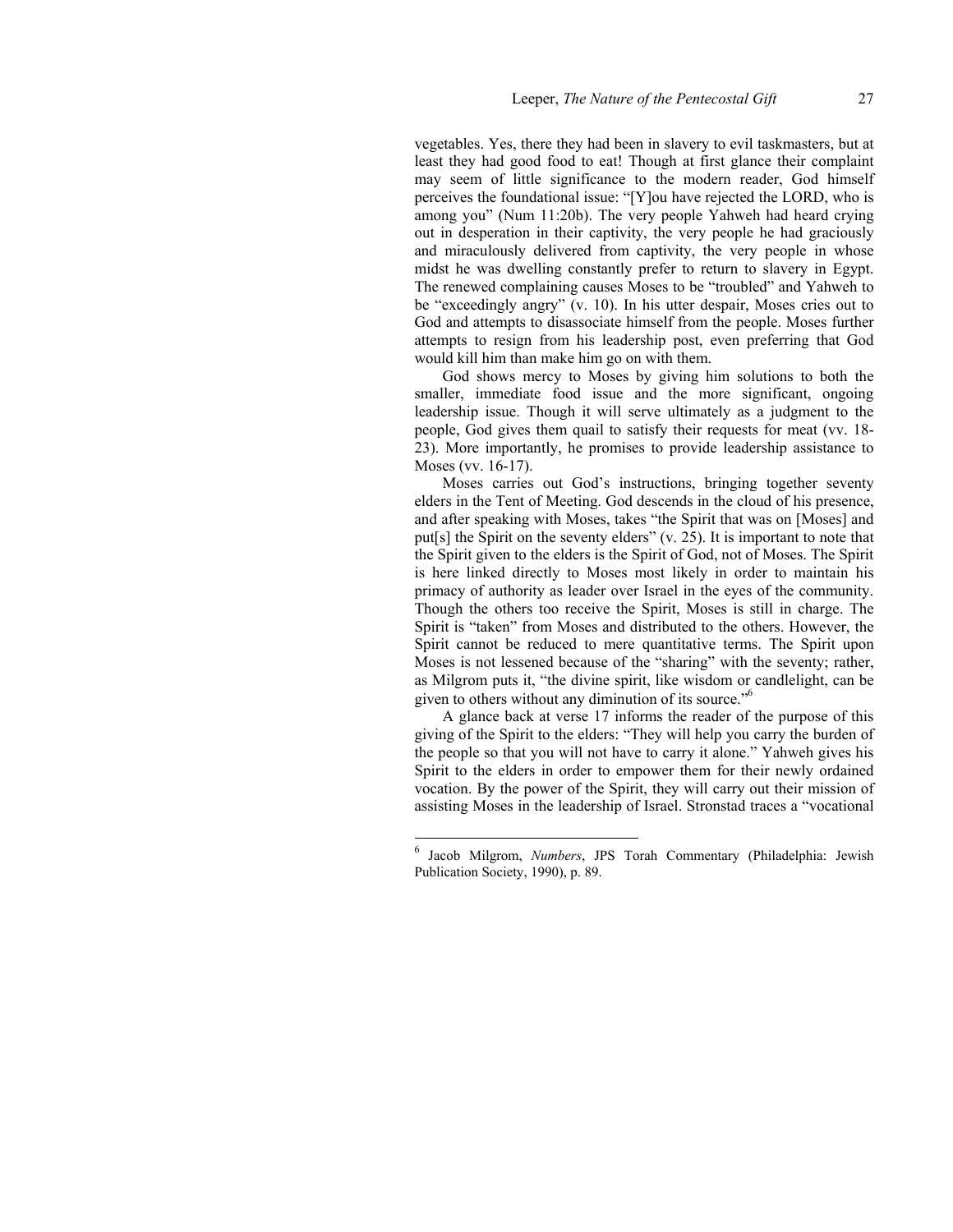motif" of the Spirit in the Old Testament. The Spirit gives craftsmanship skills, military prowess and an ability to lead people.<sup>7</sup> Though Stronstad does not explicitly include the elders of Numbers 11 in his description of the motif, they certainly fit well as they are enabled to lead the people by the Spirit. Hildebrandt agrees: "[T]he *ruach* served to enable them with the necessary resources for their task."<sup>8</sup>

It is important to note that the seventy are probably not being commissioned into the specific office of prophet such as Isaiah or Jeremiah later were. The idea of the prophet is in its beginning stages of development at this time. Also, it is Moses who would fulfill the role of prophet for the journeying Israel. The prophesying attributed to the elders is no doubt given as a sign for themselves, Moses and the entire community. The sign serves to substantiate outwardly what the Spirit accomplished inwardly by way of gifting them for their task. Most commentators would agree on this purpose of the sign.<sup>9</sup> Roland Allen is representative: "It seems that the temporary gift of prophecy to these elders was primarily to establish their credentials as Spirit-empowered leaders rather than to make of them ongoing agents of the prophecy of the Spirit."10 As it pertains to the speech itself, it seems clear that the "prophesying" was not the typical prophetic forthtelling or foretelling; rather, it seems to be of the same ecstatic character of the prophesying of Saul in 1 Samuel 10:9-11. Among others, respected Old Testament scholar Gordon Wenham suggests that it was "probably an unintelligible ecstatic utterance, what the New Testament terms speaking in tongues, not the inspired, intelligible speech of the great Old Testament prophets and the unnamed prophets of the early church."<sup>11</sup>

Whatever one's view on the nature of the speech, there is no doubt as to its function. The intent of the speech is to verify God's appointing and enabling for a task. The Spirit was demonstrably given to empower

<sup>7</sup> Stronstad, *The Charismatic Theology of St. Luke*, p. 23.

<sup>8</sup> Wilf Hildebrandt, *An Old Testament Theology of the Spirit of God* (Peabody, MA: Hendrickson, 1995), p. 111.

<sup>9</sup> Milgrom, *Numbers*, p. 89. Hildebrandt, *An Old Testament Theology of the Spirit of God*, pp. 110-111. Stronstad, *The Charismatic Theology of St. Luke*, p. 22.

<sup>10</sup> Roland B. Allen, "Numbers," in *The Expositor's Bible Commentary*, ed. Frank Gaebelein (Grand Rapids, MI: Zondervan Reference Software, 1989-1998), 11:25.

<sup>11</sup> Gordon J. Wenham, *Numbers: Introduction and Commentary*, TOTC (Downers Grove, IL: InterVarsity, 1981), p. 109. Cf. Milgrom, *Numbers*, p. 89.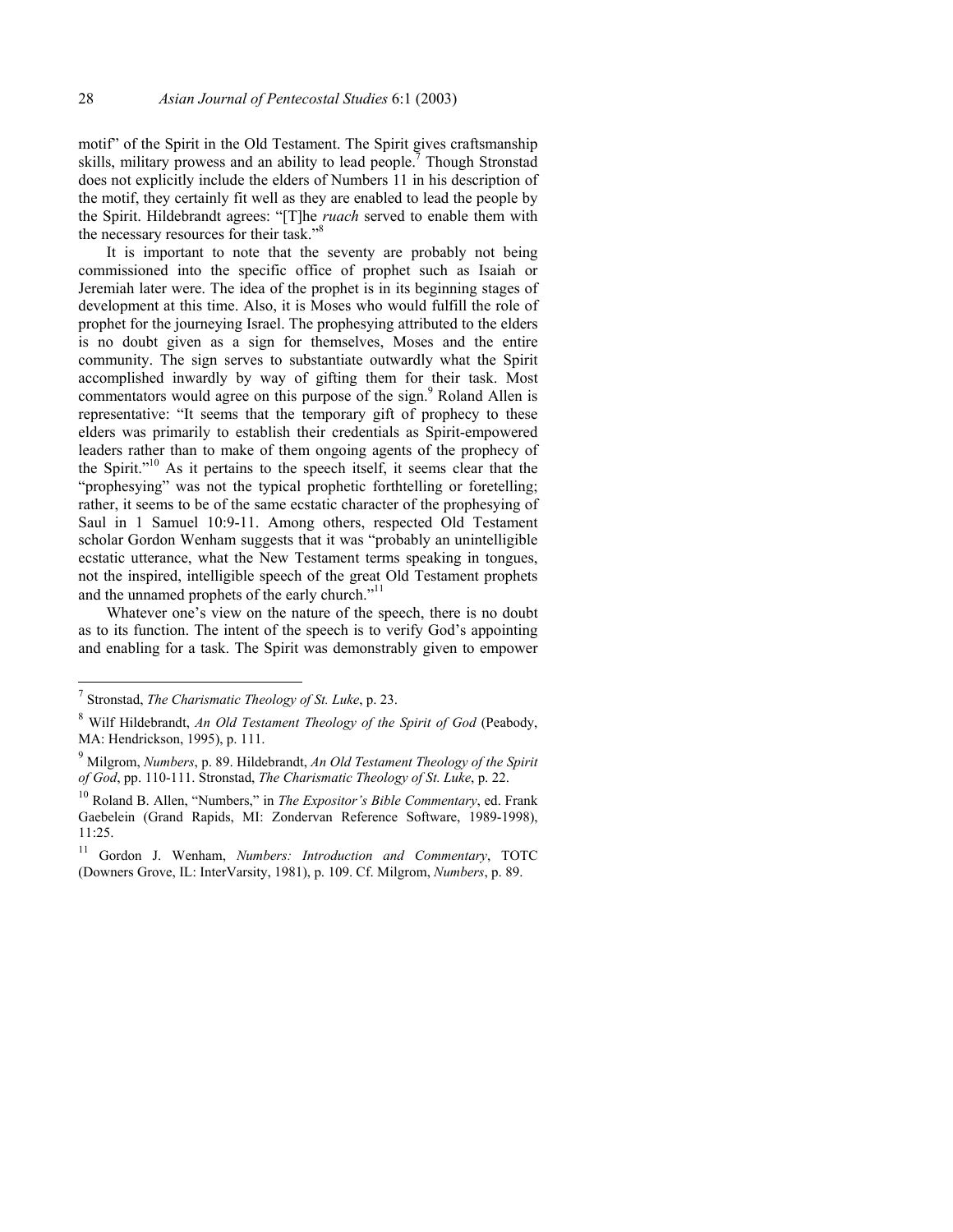the elders to assist Moses in the immense task of leading the people of Israel through the wilderness. Though the connection here will be developed later, Allen's comment is helpful here: "The Christian cannot but think of Pentecost in Acts 2. In a sense what occurred here in the desert is a presentment ahead of time of the bestowal of the Spirit on the believers in the Upper Room."<sup>12</sup>

An unexpected turn of events is recorded in verses 26-29. While the seventy elders are prophesying inside the Tent of Meeting, the Spirit comes upon two others, Eldad and Medad. They are said to be registered with Moses as leaders, but for some reason they do not come to the Tent. Nonetheless, God has put the Spirit upon them as well. Joshua, fearing the usurpation of Moses' authority—as these two are not connected directly with Moses in their reception of the Spirit—pleads with Moses to rebuke them. Moses gives his famous inspired wish (v. 29): "Are you jealous for my sake? I wish that all the Lord's people were prophets and that the Lord would put his Spirit on them!" In reference to the experience of Eldad and Medad, Hildebrandt coins the phrase "democratization of the Spirit."13 Olson sees Eldad and Medad being in addition to the seventy elders, and not a part of that group of "institutional leadership." He holds that their prophesying, Moses' support of this, and Moses' subsequent wish point to the importance of prophetic roles of those outside the formal leadership.<sup>14</sup> Coupled with Moses' prophetic wish that all would prophesy, this certainly points ahead to Joel 2:28-29, and further ahead to the fulfillment in Acts 2:1-41 as all believers are invited to receive prophetic empowering for mission.

2.2 Acts 2

l

As aforementioned, early Pentecostals were concerned more with evangelism and missions than with the refinement of their theology. Though they caught "instinctively" the importance of Acts 2 for their theology, they were not always adept at sound hermeneutics, using biblical analogy (among other methods) to support their distinctive doctrine. Until recently, Pentecostals have been content with their original theological foundations on issues of the Spirit.

 $12$  Allen, "Numbers," 11:25.

<sup>13</sup> Hildebrandt, *An Old Testament Theology of the Spirit of God*, p. 190.

<sup>&</sup>lt;sup>14</sup> Dennis T. Olson, *Numbers*, Interpretation (Louisville, KY: John Knox, 1996), pp. 68-69.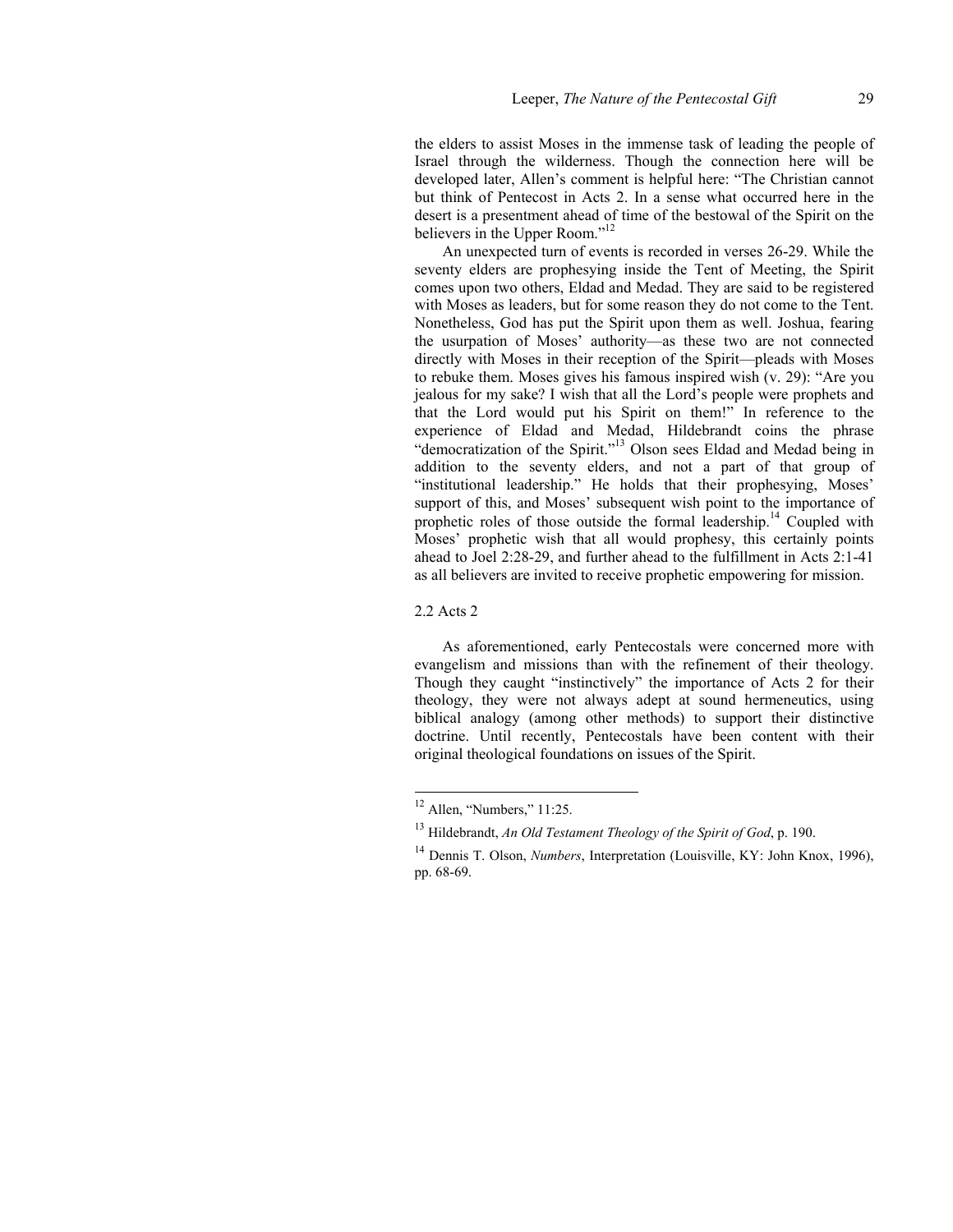Another consideration is the opportunity provided for Pentecostals by the changing face of Evangelical hermeneutics. Until recently, Luke's narrative material had been interpreted exclusively in the light of Pauline didactic material. Bernard Ramm, John Stott and Gordon Fee, in reaction to the abuses of German redaction criticism, represented the Evangelical community by responding negatively to the view that narrative could serve in a normative way theologically.<sup>15</sup> Luke was not a theologian, but a careful historian: his intention was to recount, not to teach. However, the scene in hermeneutics began to shift with the appearance of *Luke:*  Historian and Theologian by I. Howard Marshall.<sup>16</sup> Many other Evangelical scholars have followed in his footsteps, including Joel Green, Grant Osborne and Craig Blomberg. The thought that historical narrative has no theological value is a view that is largely rejected today. This has leveled the playing ground for Pentecostals as Luke-Acts has always been of great significance for Pentecostal theology. Encouraged by this shift, Pentecostal theologians such as Roger Stronstad and Robert P. Menzies have studied Luke-Acts and have come to the conclusion that Luke presents a pneumatology distinct to that of Paul, though complimentary. Through extensive research in the Old Testament and other ancient sources, both assert that Luke continues in the line of the Hebrew conception of the Spirit as charismatically enabling individuals.17 Elsewhere, Menzies, referencing his critic James Dunn, summarizes his findings on Lukan pneumatology: "The crucial point of disagreement with Dunn was my insistence that Luke never attributes soteriological functions to the Spirit and that his narrative presupposes a pneumatology excluding this dimension. Or, to put it positively, Luke describes the gift of the Spirit exclusively in charismatic terms as the source of power for effective witness."<sup>18</sup>

<sup>15</sup> 15 Bernard Ramm, *Protestant Biblical Interpretation: A Textbook of Hermeneutics* (Boston, MA: Wilde, 1956); John R. W. Stott, *Baptism and Fullness: The Work of the Holy Spirit Today* (Leicester, UK: InterVarsity, 1976); Gordon D. Fee and Douglas Stuart, *Reading the Bible for All Its Worth* (Grand Rapids, MI: Zondervan, 1981).

<sup>16</sup> I. Howard Marshall, *Luke: Historian and Theologian* (Grand Rapids, MI: Zondervan, 1971).

<sup>17</sup> Stronstad, *The Charismatic Theology of St. Luke*, pp. 13-26. Robert P. Menzies, *Empowered for Witness: The Spirit in Luke-Acts*, JPT Supplement Series 6 (Sheffield: Sheffield Academic Press, 1994), p. 227.

<sup>18</sup> William W. Menzies and Robert P. Menzies, *Spirit and Power: Foundations for Pentecostal Experience* (Grand Rapids, MI: Zondervan, 2000), p. 70. It is not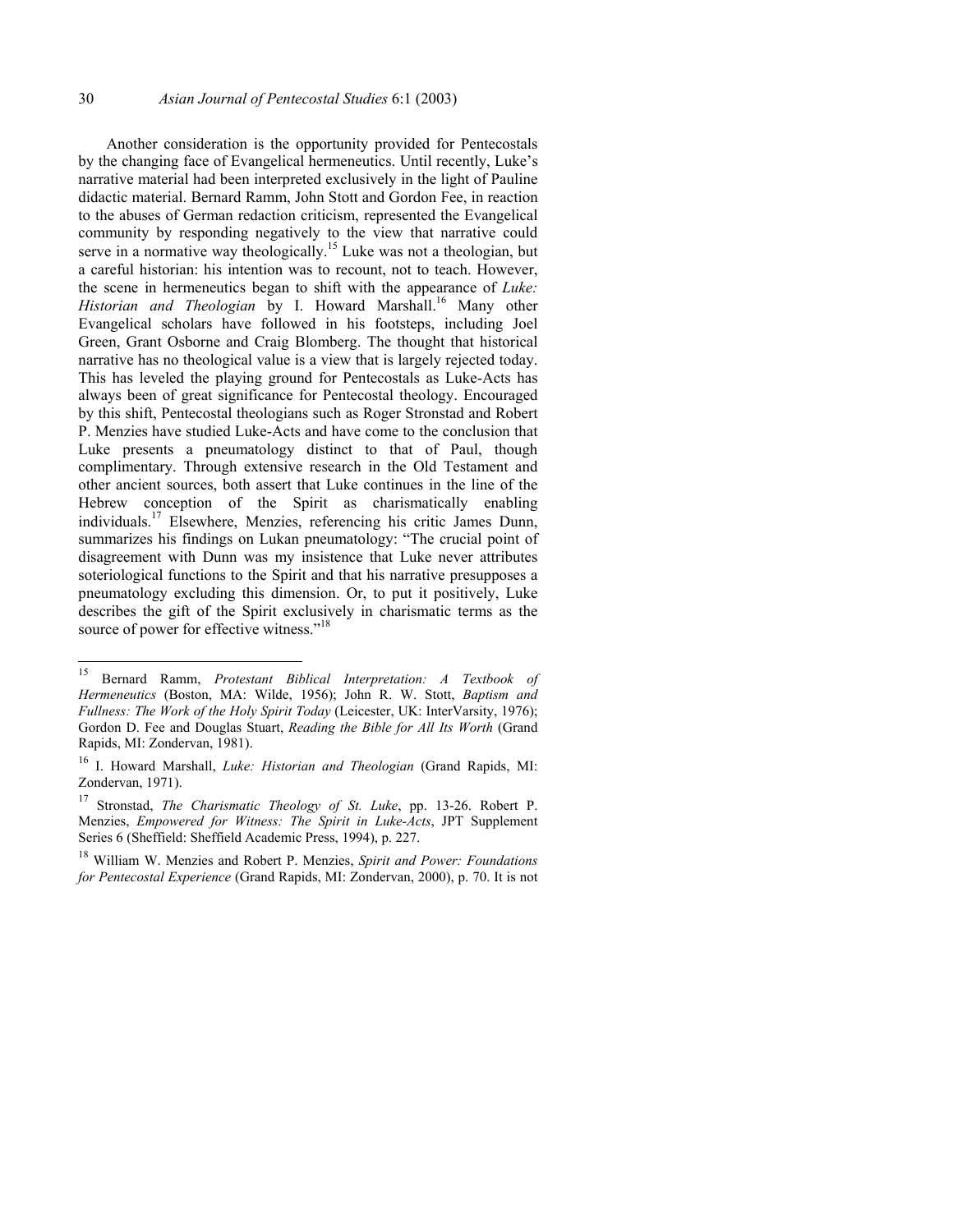To provide context for the Pentecost account of Acts 2, one must consider Luke 24:36-49. The disciples have just received news that Jesus had just appeared to two disciples as they walked along the road. In the midst of their astonishment, Jesus appears in the place in which they are meeting. After assuring them that it was he, Jesus reminds them that only that which was already prophesied about the Messiah had happened. "He opened their minds so they could understand the scriptures" (v. 45). Luke records a synopsis of what had been fulfilled in Jesus, then includes Jesus' last instructions to his disciples: "You are witnesses of these things. I am going to send you what my Father has promised; but stay in the city until you have been clothed with power from on high (vv. 48- 49). In Acts 1:8, Luke records something similar, likely said by Jesus during the same meeting: "You will receive power when the Holy Spirit comes on you; and you will be my witnesses in Jerusalem, and in all Judea and Samaria, and to the ends of the earth."

The second chapter of Acts begins with the disciples obeying Jesus' instruction to wait in the city. They are waiting (probably in prayer) together in an upper room when the sound of a wind was heard and tongues of fire were seen, and "all of them were filled with the Holy Spirit and began to speak in other tongues as the Spirit enabled them" (Acts 2:4). Possibly spilling out into public view, the disciples are noticed by onlookers in town for Pentecost. In response to their questions, Peter stands up to preach. Beginning in Acts 2:16, Peter proclaims to the crowd that what they are observing among the gathered 120 is the fulfillment of what the prophet Joel had foretold in 2.28-32. Peter goes on to quote Joel 2.28-32 basically in its entirety as seen in Acts 2:17-21. At the outset of the prophecy, Peter changes "and afterward" to "in the last days."19 Of all the editing Peter does to Joel's text, only this instance seems to amplify what was originally spoken. Joel's "and afterward" is ambiguous. By adapting Joel's saying, Peter asserts that the outpouring of the Spirit that is taking place in his midst is to be interpreted as the genesis of the "last days," or end times. Menzies agrees: "Luke's application of the Joel text to Pentecost—and particularly his alteration of 2:17—highlights the eschatological significance of the Pentecostal gift."<sup>20</sup> Peter does edit Joel in a few other

the purpose of this paper to go into depth on this issue. Rather, this information was given to provide context for the examination of Luke 2.

<sup>&</sup>lt;sup>19</sup> It is recognized that Luke, serving as redactor, shapes his material to some degree. However, for simplicity, "Peter" will be used here rather than "Luke."

<sup>20</sup> Menzies, *Empowered for Witness*, p. 189.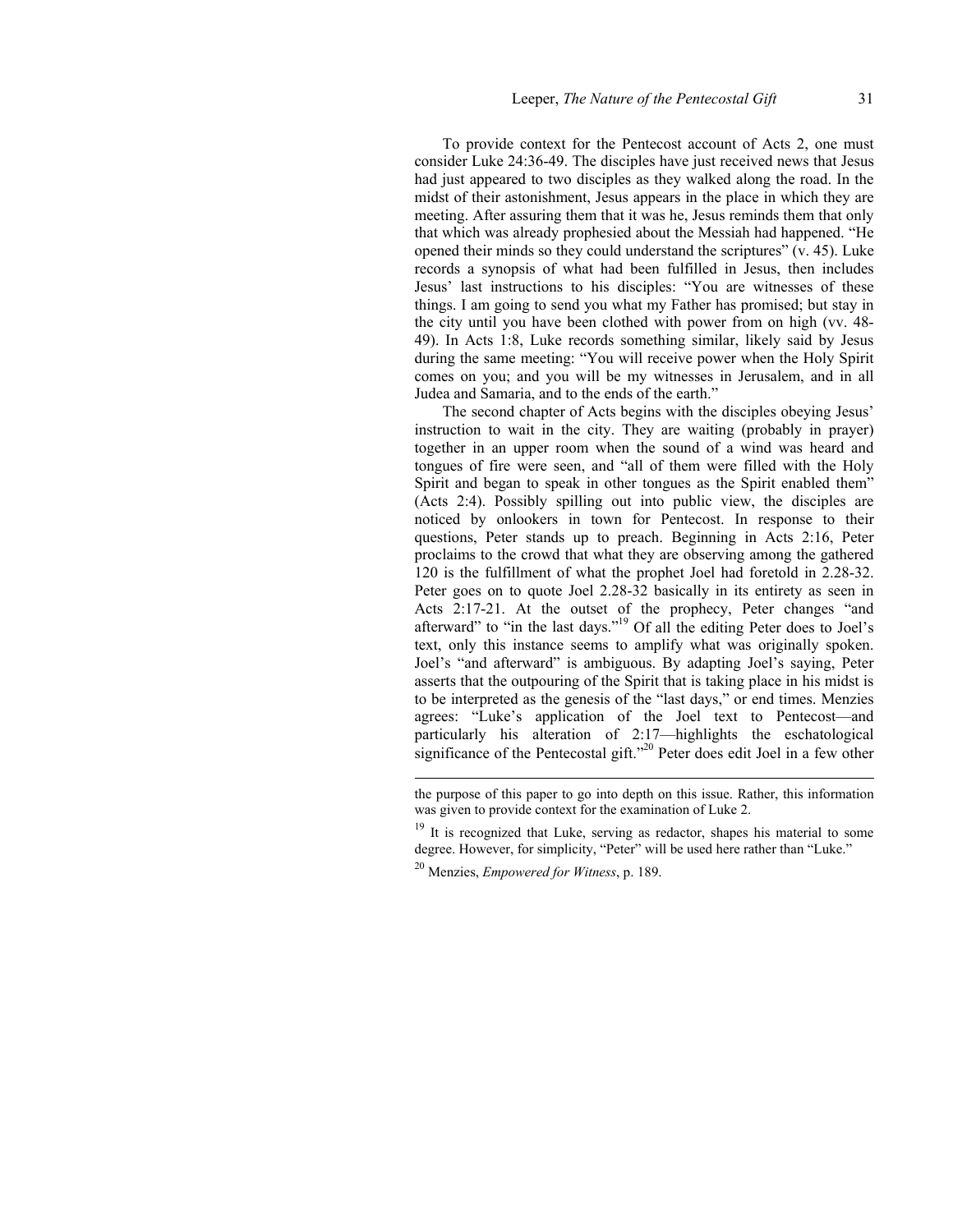instances, though they seem to be nothing more than slight clarifications. In one case, he switches the order of two parallel lines (2:17b); in a couple other instances, he adds words (v. 19a) and a phrase (v. 18b); and, in verse 20, Peter substitutes "glorious" for "dreadful," the terms seeming to be synonymous. It should be noted that Peter also ends his quotation without including Joel 2:32b: "for on Mount Zion and in Jerusalem there will be deliverance, as the Lord has said, among the survivors whom the Lord calls."

Peter's quotation of Joel in Acts 2:19-20 requires some explanation. The observable cosmic phenomena Joel anticipates are not described as having happened in Acts 2 or anywhere in the New Testament. Some, including F. F. Bruce, contend that these happenings were fulfilled in the sky during the crucifixion of Jesus.<sup>21</sup> This interpretation seems foisted upon the text. The better explanation is that these events will be fulfilled on judgment day, at the coming of the Lord at the end of time. Thus, Joel's prophecy can be seen as two bookends sandwiching the church age, with the first part being fulfilled at Messiah's first coming, and the second part being fulfilled at his second coming. Joel, as other Old Testament prophets, probably did not envision Messiah's coming in two parts, but one, and thus presented it as one prophecy.

Quoting Joel, Peter emphasizes that the gift of the Spirit is for all, not just a select few leaders as in the Old Testament. Rather, it is for all regardless of age, gender, or social status (Acts 2:17-18). Additionally the gift is for Jews, Gentiles and all subsequent generations (v. 39). Horton expounds on this: "The way Peter looked at Joel's prophecy shows he expected a continuing fulfillment of the prophecy to the end of the 'last days.' This means also that Joel's outpouring is available to the end of this age. As long as God keeps calling people to salvation, He wants to pour out His Spirit upon them."<sup>22</sup>

Most Evangelicals interpret Acts 2:38-39 as a homogenous whole, finding that it simply teaches what is necessary for inclusion in the community of believers. "The promise" is interpreted as simply the conversion-initiation of the believer. Bruce's statement on the text is representative of the typical Evangelical. He contends that this special work of the Spirit "took place once for all…constituting them the people

<sup>21</sup> F. F. Bruce, *The Book of the Acts*, New International Commentary of the New Testament (Grand Rapids, MI: Eerdmans, 1988), p. 62.

<sup>22</sup> Stanley Horton, *What the Bible Says about the Holy Spirit* (Springfield, MO: Gospel Publishing House, 1976), p. 147.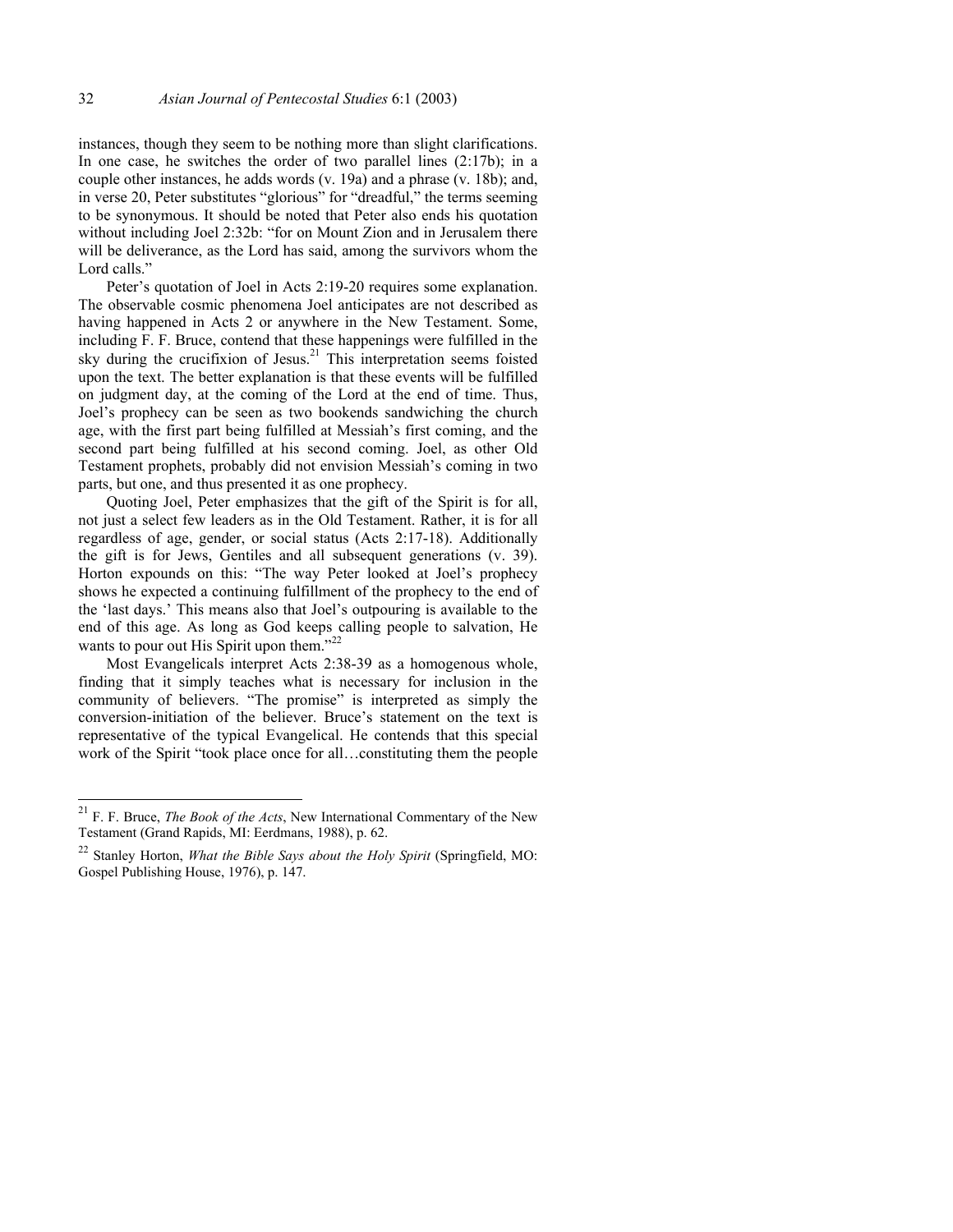of God in the new age."23 Evangelicals hold then, that this text teaches a single-stage reception of the Spirit. In recent years, there has been some debate about this contention among scholars in the field of Luke-Acts studies. In his compelling argument, Menzies gives evidence for a twostage reception of the Spirit. His most persuasive plank refers to the "promise" terminology used by Luke in verse 39 and elsewhere (Luke 24:49; Acts 1:4; 2:33, 39). "Reception of 'the promise' will result in the disciples being 'clothed with power from on high,' enabling them to be effective witness."<sup>24</sup> Stronstad arrives at the same conclusion due to the progression of experience described. Though not a Pentecostal, Michaels states, "It is difficult to deny that Acts 2 is dealing *both* with empowerment for service *and* with salvation."<sup>25</sup>

The effects of Peter's message and the Holy Spirit's work are listed in Acts 2:41-47. Three thousand become believers and are baptized. Adopted into the new community, they continue to meet with other disciples of Jesus daily for encouragement, teaching, and worship. This is the description of the results of such Spirit-empowered preaching of the good news of Jesus.

3. Implications for the Pentecostal View of the Gift of the Spirit

# 3.1 The Gift for Vocational Empowerment

It is evident that Luke's pneumatology is informed by Numbers 11. First, it is clear that the purpose of the Spirit's descent on the seventy elders was for vocational empowerment. God had a task for them to complete in helping Moses effectively lead the people of Israel (Num 11:16-17). Hildebrandt agrees: "the *ruach* served to enable them with the necessary resources for their task."<sup>26</sup> It is apparent that Luke envisioned the same purpose of the Holy Spirit, as he connected task (Great Commission, Luke 24:49) with enabling in Acts 1:8: "But you will

<sup>23</sup> Bruce, *The Book of the Acts*, p. 70. cf. I. Howard Marshall, *Acts*, TNTC, (Leicester, UK: InterVarsity Press, 1980.), pp. 80-82.

<sup>24</sup> Menzies & Menzies, *Spirit and Power*, p. 77.

<sup>25</sup> Stronstad, *The Charismatic Theology of St. Luke*, pp. 69-70. J. Ramsey Michaels, "Luke-Acts," *The Dictionary of Pentecostal and Charismatic Movements*, eds. Stanley M. Burgess et al. (Grand Rapids, MI: Zondervan, 1988), pp. 544-61 (554).

<sup>26</sup> Hildebrandt, *An Old Testament Theology of the Spirit of God*, p. 111.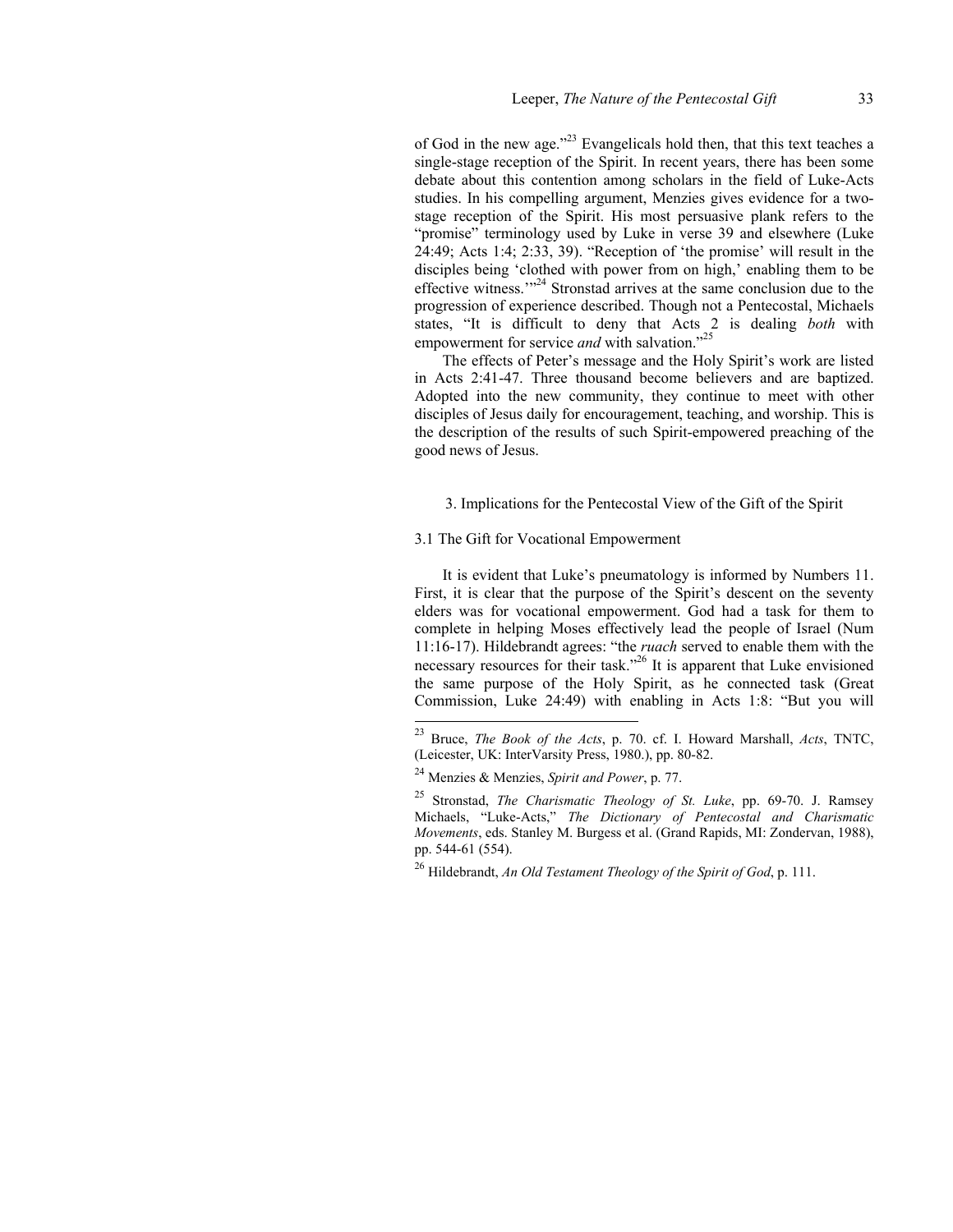receive power when the Holy Spirit comes on you; and you will be my witnesses in Jerusalem, and in all Judea and Samaria, and to the ends of the earth." Just as the elders fulfilled their God-given mission, New Testament believers would carry out their God-given mission in the empowering of the Holy Spirit.

Another probable key connection to New Testament pneumatology is explained by Luke-Acts scholar Robert Menzies. Menzies sees a further interesting connection between the phenomenon of Eldad and Medad and Lukan pneumatology. In Luke 10, Jesus sends out disciples to spread the good news of the kingdom come. Menzies contends that Luke, crafting his narrative, is harkening back to Numbers 11 when the seventy elders are authorized to carry out God's work. In Luke 10:1 and 17, we find a textual variant as to the number Jesus sent. Some ancient manuscripts read "seventy," while others read "seventy-two." (Modern English Bible translations are divided on how to render it.) Since there is debate as to whether Eldad and Medad were part of the seventy or were in addition to the gathered elders (thus, seventy-two in total), Menzies sees a strong connection between the Numbers 11 narrative and Luke  $10<sup>27</sup>$  Determining the correct number of disciples or elders is inconsequential; the fact that early copyists were divided on the number is the key to the connection. As very early interpreters of Luke, they understood his intention to link his narrative to Numbers 11, and thus were divided between "seventy" and "seventy-two." The importance of this insight is that it shows that historian-theologian Luke's pneumatology is informed by that of Numbers 11. This is another connection that expresses Luke's view of the purpose of the gift of the Spirit: for vocational empowering (as opposed to a salvific purpose).

#### 3.2 The Gift Separate from Conversion-Initiation

l

In Numbers 11, the gift of the Spirit was given to those only within the community of God. The same can be said for other Old Testament references of the same kind (cf. Saul in 1 Samuel 10). Based on Acts 2:38-39, arguments for a two-stage reception of the Spirit are proved tenable by the work of Menzies, mentioned above.

He goes on to state the significance of this doctrine for the church: "The doctrine of subsequence articulates a conviction crucial for Pentecostal theology and practice: Spirit-baptism, in the Pentecostal

 $27$  This argument is developed from a personal conversation with Robert P. Menzies in Springfield, MO in April 2002.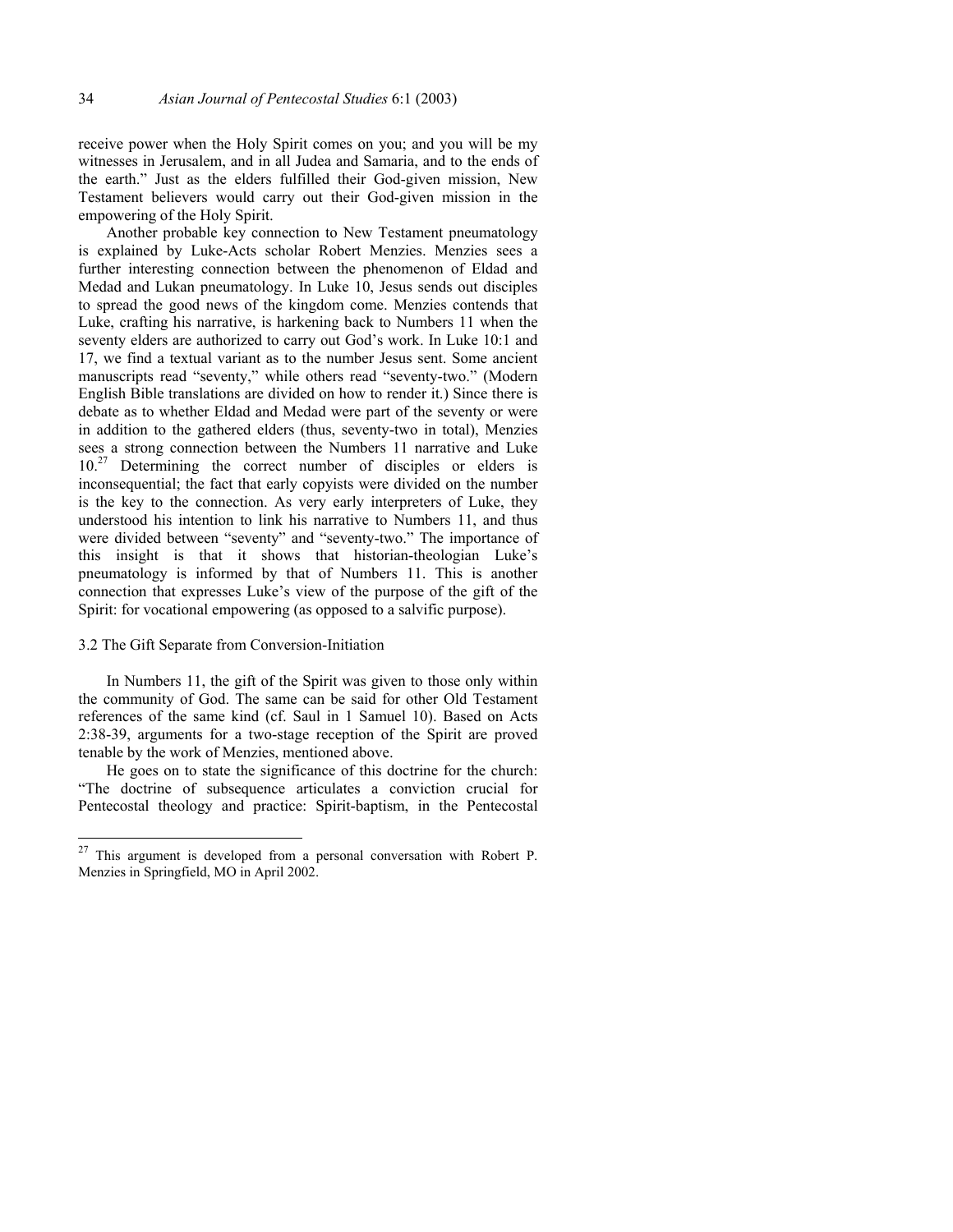sense, is distinct from (at least logically, if not chronologically) conversion<sup>"28</sup>

# 3.3 The Gift Accompanied by an Observable Sign

The most debated issue in the Pentecostal understanding of the gift of the Spirit is the issue of evidential tongues. Even many young Pentecostal Bible college students, while mostly convinced as to the issues of subsequence and purpose, stumble here. Is this aspect of the gift of the Spirit actually taught in the scripture? Is the traditional approach from historical precedent really that compelling? Why is "initial physical evidence" even needed to teach an empowering of the Spirit? Understanding the widespread debate on this issue within the denomination, Assemblies of God leadership has tried to tighten the doctrinal reins. Unfortunately, open dialogue on this issue has been disallowed or discouraged. Though there is honest discussion welcomed in the seminary, the atmosphere at the Bible college I attended was one of silent disdain for those who had questions. Unfortunately, through a recent conversation with a current upperclassman at this school, I realize the situation has remained unchanged. Fearing the consequences of losing this Pentecostal doctrine, denominational leadership has responded in alarm, putting up a wall against sincere questions. The "tightening of the ship" has not been met with the desired results in my own experience on the college campus. Instead, the reaction I have noticed firsthand has been one of confusion, frustration and rebellion on the part of future ministers and missionaries. I suggest this is no way to proceed on this issue. In order to prevent either an exodus of future leaders to other organizations or widespread underground disagreement though "disguised" through signatures on a yearly doctrinal contract, I encourage a new direction to be chosen. Certainly, one must be careful in the discussion of controversial doctrinal issues at the level of the local assembly. Undue disruption may be caused among everyday parishioners. However, in appropriate settings, a forum needs to be provided for those with honest questions so that they can be given honest answers, and so hope to arrive at thoughtful, biblical conclusions. Pentecostal colleges – in their Pentecostal doctrines classes, especially – would do well to leave behind some of the thin and unconvincing arguments of the past and instead present some of the strong material

<sup>28</sup> Menzies & Menzies, *Spirit and Power*, p. 112.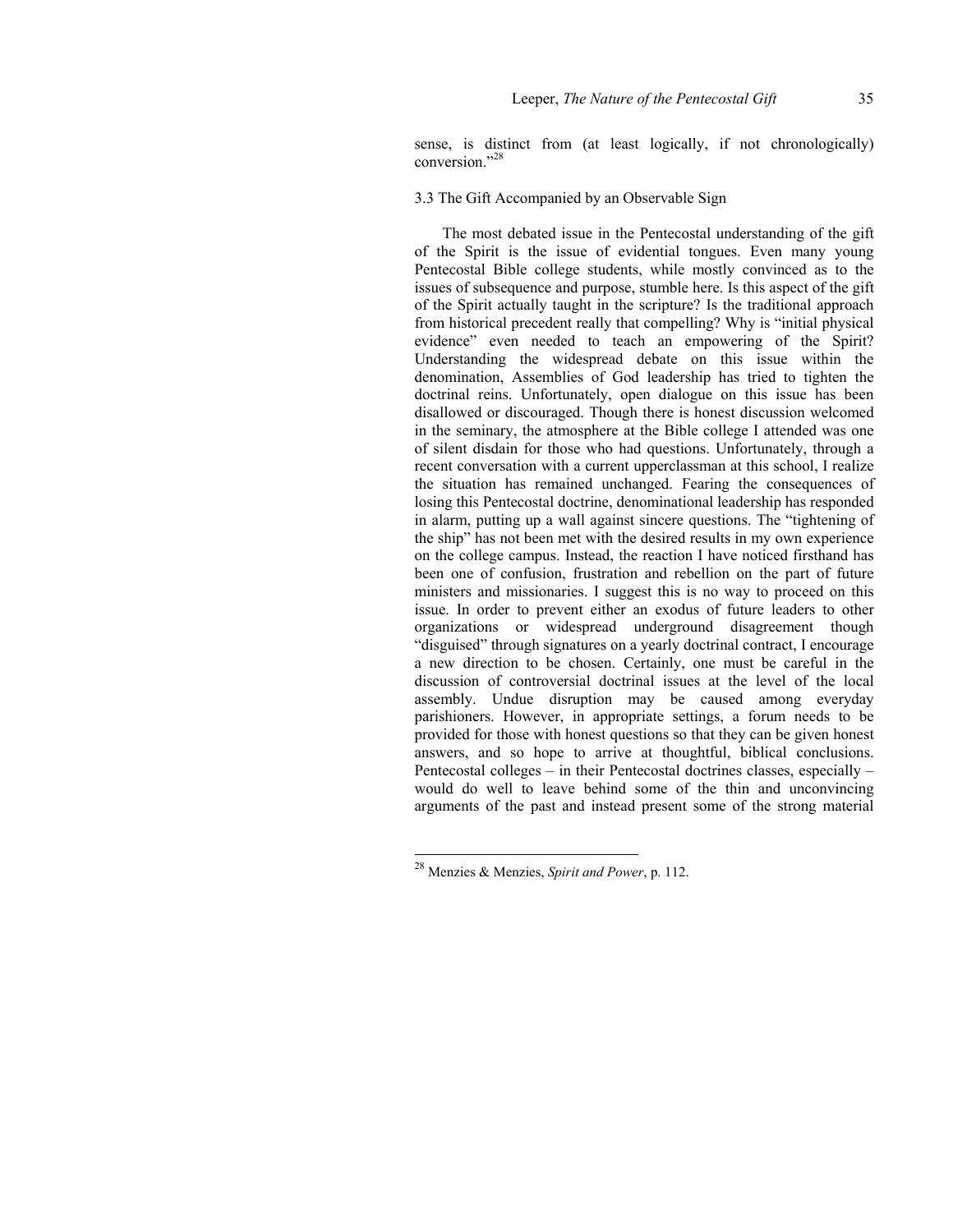being produced today by such Pentecostal scholars as have been referenced in this paper.<sup>29</sup>

That said, I will endeavor to draw some implications from the texts examined above that will provide support for the traditional understanding of tongues speech as the "initial physical evidence." $30$ First, the term "observable sign" is to be preferred for this brief discussion, though it will be used interchangeably with the more traditional language.

Numbers 11 points to prophetic—or inspired—speech as a sign of vocational empowerment. In the Numbers 11 account, the ecstatic speech of the seventy elders served as a sign to them, to Moses and to the entire community that Yahweh had empowered them for the task to which he had called them. As aforementioned, this is a view that is largely unquestioned among Old Testament scholars. Even so, few have emphasized a connection between the inspired speech of the elders and the speaking in tongues that is found in the New Testament (Wenham, for example, is an exception). Fewer have gone so far as to see this sign of God's enabling as foundational for a New Testament theology of tongues speech as "initial physical evidence"<sup>31</sup> of a subsequent empowering work of the Spirit that Pentecostals term "baptism in the Holy Spirit." This, however, is a connection that can rightly be made. Just as a sign accompanied God's empowering of individuals in Numbers 11, so too a sign accompanied the Spirit's empowering in Acts 2, as well as in other instances later in Acts.

Some may still ask why a sign for Spirit empowering is needed since there is no external sign necessarily accompanying salvation itself. Ma comments well here: "For the recipients, an internal and subjective sign would be sufficient to affirm God's election. However, for the public affirmation, a more objective, external and demonstrable sign was required."<sup>32</sup>

 $^{29}$  If I were teaching a college course on Pentecostal theology, I would require *Spirit and Power* by William and Robert Menzies (cited in full above) as the main text, as it points the way forward on the issue of tongues and a number of other relevant issues in Pentecostal theology, offering depth as well as breadth.

 $30$  It must be noted that the case for "initial physical evidence" is more an issue of systematic theology than biblical theology. This said, we will examine the texts at hand to see if they can be instructive in any way.

Ma, "'If It Is a Sign," p. 164 prefers "sign" and that term will be used here interchangeably.

<sup>32</sup> Ma, "'If It Is a Sign,'" p. 173.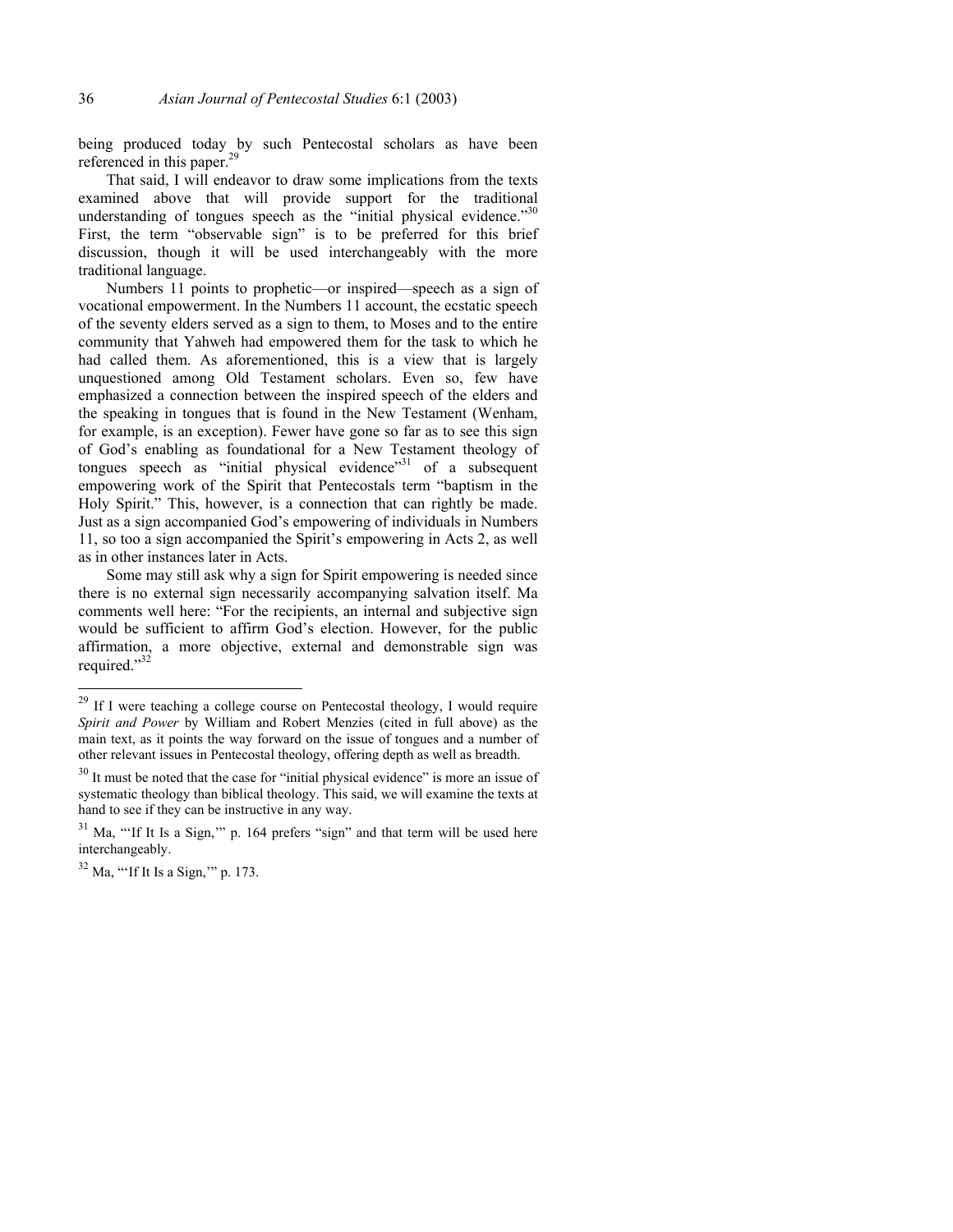Second, the very nature of the gift suggests the connection. The purpose of the gift has been firmly established as empowering the believer for witness. It is reasonable to link this purpose of empowerment with the prophetic sign of tongues speech. The two go hand-in-hand. The purpose of the gift is to speak for God, the simplest biblical conception of a prophet. Is it unreasonable then to suppose that prophetic speech should serve as evidence for the prophethood of the individual?

### 3.4 The Gift Available to All (Universal)

In Numbers 11:29, Moses utters his prophetic wish that "all the Lord's people were prophets!" Even if the reader takes this as simply an offhanded wish by Moses to vindicate Eldad and Medad at the moment, Joel takes it up and affirms that certainly all within God's community will receive this gift of the Spirit in a day to come. Acts 2 then quotes Joel 2:28-32 with Peter expressing its current fulfillment. Peter reiterates the universality of the gift in Acts 2:39 as mentioned above. Most commentators would agree with the universality of the gift, but would disagree over what the gift actually is (part of the salvation package or a second empowering work of the Spirit).

#### 4. CONCLUSION

### 4.1 Missiological Implications

It is unquestioned that the great emphasis Pentecostalism has placed on missions and evangelism has been the result of the doctrine of the baptism in the Holy Spirit. In the view of the Assemblies of God, the baptism in the Holy Spirit not only provides the mandate, but also the motivation and the resources to take Christ's good news to the four corners of the earth. So great has the impact of Pentecostalism on world missions been that church historian David Barrett estimates there are over 200 million denominational Pentecostals worldwide. The figure jumps to 500 million when Charismatics are included. Pentecostals/Charismatics represent the second largest ecclesiastical body in the world, next only the Roman Catholicism. This is even more amazing when one remembers that the modern Pentecostal movement is only 100 years old. Largely because of its massive worldwide impact,